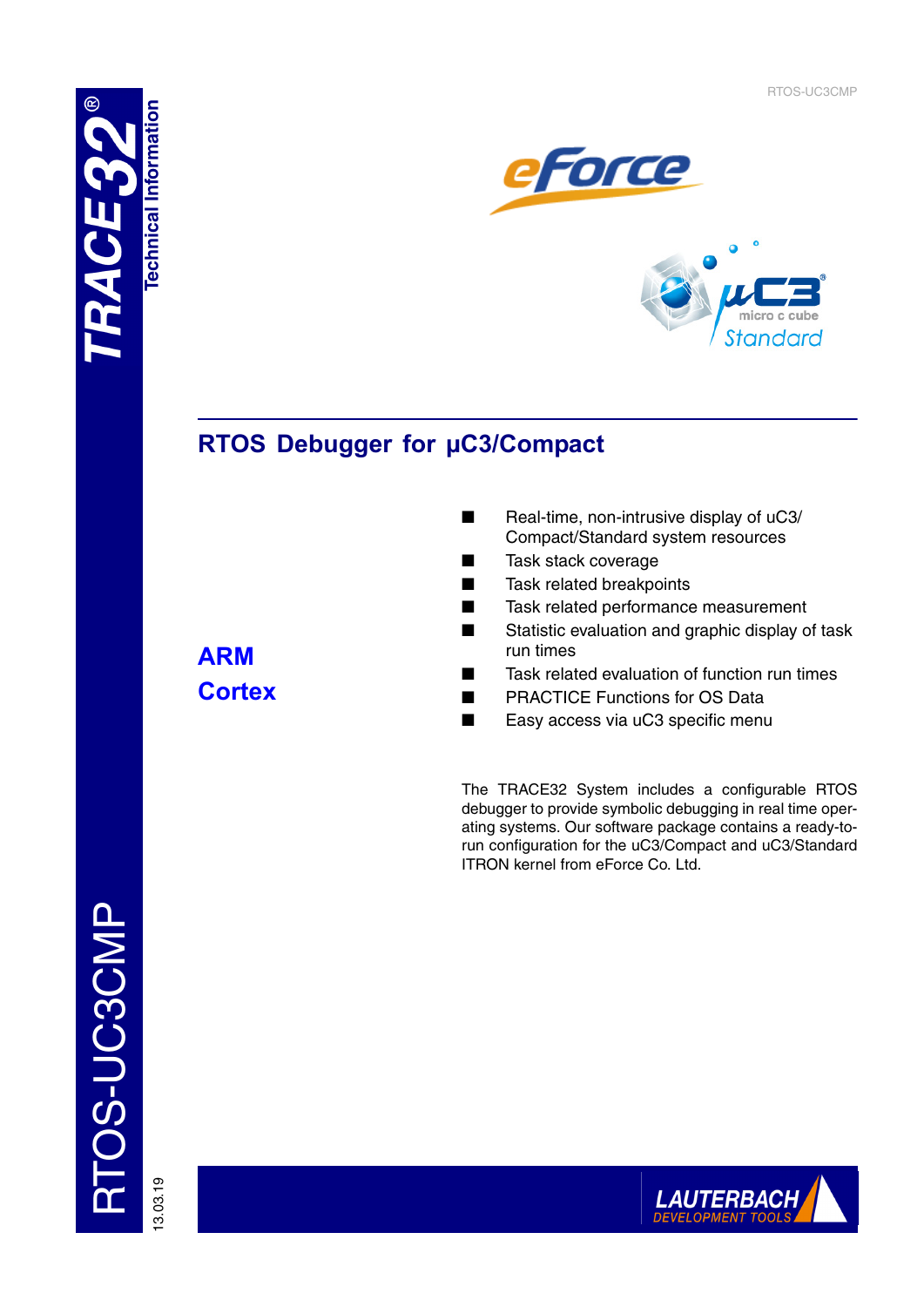## **RTOS Awareness on TRACE32 with µC3/Compact and µC3/ Standard**

## **Real-Time, Non-Intrusive Display of µC3 System Resources**

The TRACE32 RTOS debugger for  $\mu$ C3 provides display functions to show to show the kernel resources. All resources, such as tasks, semaphores, flags etc. can be displayed. In addition, if the system allows reading memory

while running, the display of all these objects can be viewed non-intrusively in real time. The tables are updated permanently ("On The Fly"), without affecting the application at all.

| <b>B</b> ::TASK.TaSK                                                                                           | $\overline{2}$<br><u>— Loll</u>                                                                                                                  |
|----------------------------------------------------------------------------------------------------------------|--------------------------------------------------------------------------------------------------------------------------------------------------|
| fid<br>state<br>magic<br>wait dly tmo:1.<br>808F1728<br>6.<br>808F16B0<br>7. dormant<br>808F1638<br>8. running | prio name<br><b>ComTask</b><br>1.<br>0. SubTask<br>3. MainTask                                                                                   |
| m.<br>$\blacktriangleleft$                                                                                     | B::TASK.TaSK 0x808F1728<br>$-x$<br><u>  o  </u><br>$\Box$<br>lid.<br>state<br>prio name<br>magic<br>6. wait dly tmo:1.<br>808F1728<br>1. ComTask |
| Task list window and detailed<br>window of one specific task                                                   | timeout<br>wait obj<br>$\overline{0}$ .<br>1.<br>base initial<br>prio                                                                            |
|                                                                                                                | τ.<br>Ŧ.<br>activation wakeup suspension<br>counter<br>0.<br>0.<br>0.<br>Ξ                                                                       |
|                                                                                                                | entry point extra info<br>symbol<br>8000037C<br>ComTask<br>00000000<br>pointer<br>Istack<br>size<br>80871988<br>00000400<br>80871D48             |
|                                                                                                                | exception pattern<br>status<br>routine<br>none                                                                                                   |
|                                                                                                                | mutex locked<br>none<br>Ш<br>∢<br>лi                                                                                                             |
| B::TASK.MemPoolF0x808F17A0                                                                                     |                                                                                                                                                  |

| ٦d<br>magic<br>808F17A0<br>128.<br>8.<br>20.                         | blkcnt blksize waiting name<br>Mpf<br>A                                                |                                   |                                 |                              |
|----------------------------------------------------------------------|----------------------------------------------------------------------------------------|-----------------------------------|---------------------------------|------------------------------|
| attributes<br><b>TFIFO</b><br>buffer<br>size<br>808011B8<br>00000A00 | <b>B:TASK.CYClic</b>                                                                   |                                   | $\Box$                          | $\mathbb{R}$<br>画            |
| m.<br>$\overline{4}$                                                 | period<br>magic<br>٦d<br>808F1B68<br>00000097<br>7.<br>808F1B38<br>00000065<br>8.<br>∢ | Teft<br>00000096<br>00000064<br>m | handler<br>800004B0<br>800004B0 | cychdr1<br>▴<br>cvchdr1<br>٠ |

Detailed view of a fixed memory pool and table of cyclic handlers

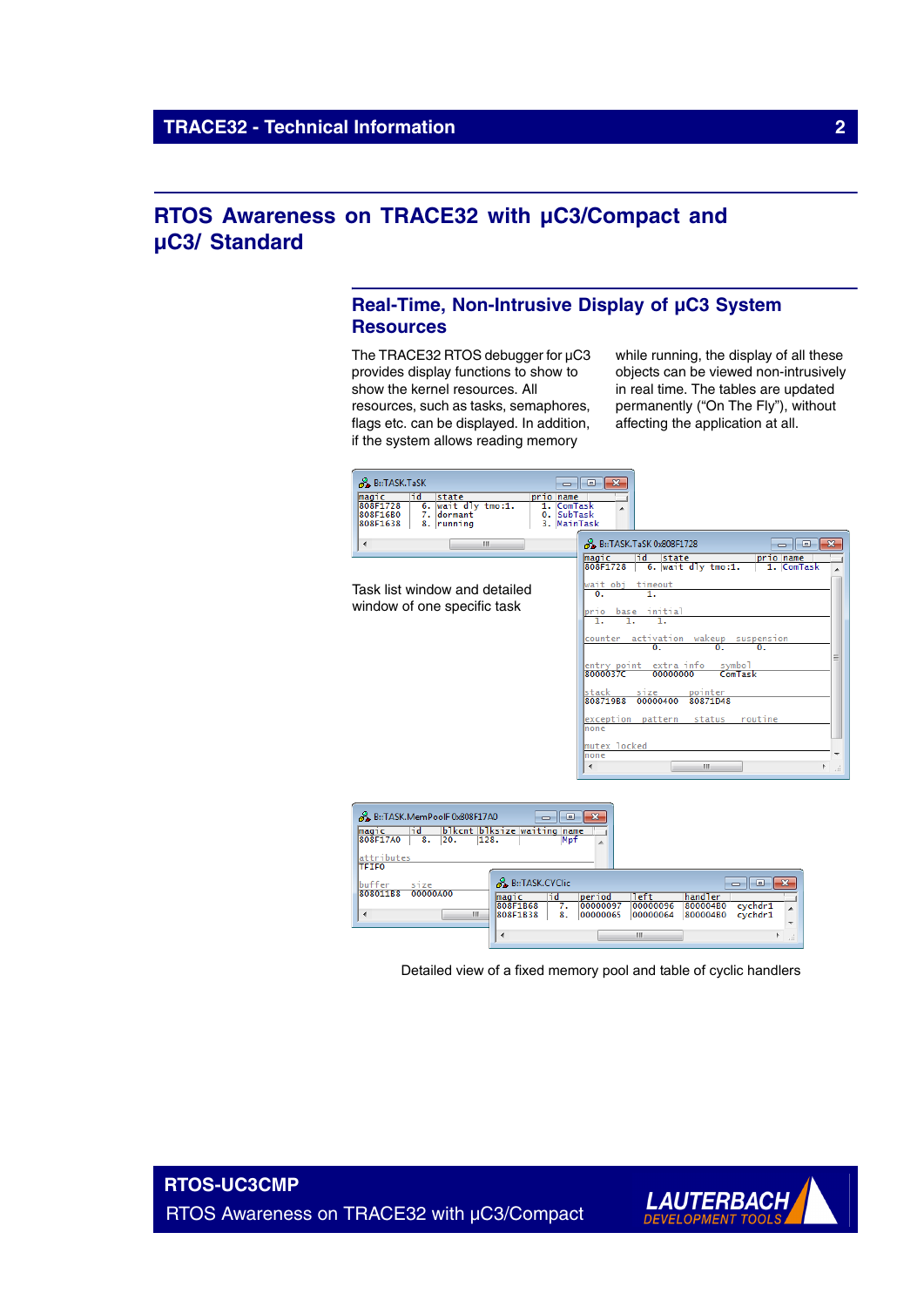## **Task Stack Coverage**

In real-time systems its is quite important to know, how much stack space each task consumes. For this purpose, a special window shows the current and the maximum usage of the stack of each separate task.



Task stack coverage window

## **Task Related Breakpoints**

Any breakpoint set in the TRACE32 debugger can be set dependent to a specific task. This means, that the

breakpoint will only halt, if hit by the specified task. This allows task related debugging even in shared code.

## **Task Related Performance Measurement**

While µC3 is running, TRACE32 is capable of recurrently evaluating the current running task and collecting the results. The percentage, each task consumes of the system, is then displayed graphically and updated permanently. The longer time you let the measurement run, the more exact are the results. This feature is available even without any hardware trace.

## **Statistic Evaluation and Graphic Display of Task Run Times**

Out of the real time trace buffer (if available), the analyzer can calculate statistic tables of task run times and task switches. A graphical diagram shows

which task was active at a specific time, giving a clear view of the behaviour of the system.

| ii Groups<br><b>Ed</b> Config<br>$\mathbf{F}$ Detailed $\ \mathbf{F}\ $ Nesting $\ \mathbf{F}\ $ Chart $\ \mathbf{F}\ $ Profile<br>Setup<br>tasks: 5.<br>13.143ms<br>total:<br>min<br>5%<br>range total<br>ratio%<br>2%<br>1%<br>count<br>max<br>avr<br>12.223ms<br>12.223ms<br>12.223ms<br>12.223ms<br>93.003%<br>0.<br>(unknown)<br>153.300us<br>153, 300us<br>153.300us<br>153.300us<br>$1.166% =$<br>ComTask<br>(unknown)<br>42.500us<br>0.323%<br>8.700us<br>15.500us<br>10.625us<br>4.<br>5.107%<br>671.200us<br>32.300us<br>638, 900us<br>335.600us<br>MainTask<br>2.<br>SubTask<br>52.500us<br>52.500us<br>$0.399% +$<br>52.500us<br>52.500us<br><b>N</b> B:: Trace.CHART.TASK<br>$\mathbf{R}$<br>$\Box$<br>m.<br>$\blacktriangleleft$ | $-x$<br><u>— 19</u> |
|------------------------------------------------------------------------------------------------------------------------------------------------------------------------------------------------------------------------------------------------------------------------------------------------------------------------------------------------------------------------------------------------------------------------------------------------------------------------------------------------------------------------------------------------------------------------------------------------------------------------------------------------------------------------------------------------------------------------------------------------|---------------------|
|                                                                                                                                                                                                                                                                                                                                                                                                                                                                                                                                                                                                                                                                                                                                                |                     |
|                                                                                                                                                                                                                                                                                                                                                                                                                                                                                                                                                                                                                                                                                                                                                |                     |
|                                                                                                                                                                                                                                                                                                                                                                                                                                                                                                                                                                                                                                                                                                                                                |                     |
|                                                                                                                                                                                                                                                                                                                                                                                                                                                                                                                                                                                                                                                                                                                                                |                     |
| <b>i</b> i Goups<br><b>Examin</b>    Q. Goto    #1Find    4D In    D4 Out    KN Full<br>Setup<br>1.000ms<br>$-500,000$ us<br>0.0<br>Statistics and flow of tasks<br>range<br>(unknown) 丽<br><b>ComTask</b><br>(unknown) 丽<br>MainTaskW<br><b>SubTask</b><br>$\leftarrow$ $\left  \text{III} \right $<br>m.<br>$+$ $+$                                                                                                                                                                                                                                                                                                                                                                                                                          |                     |



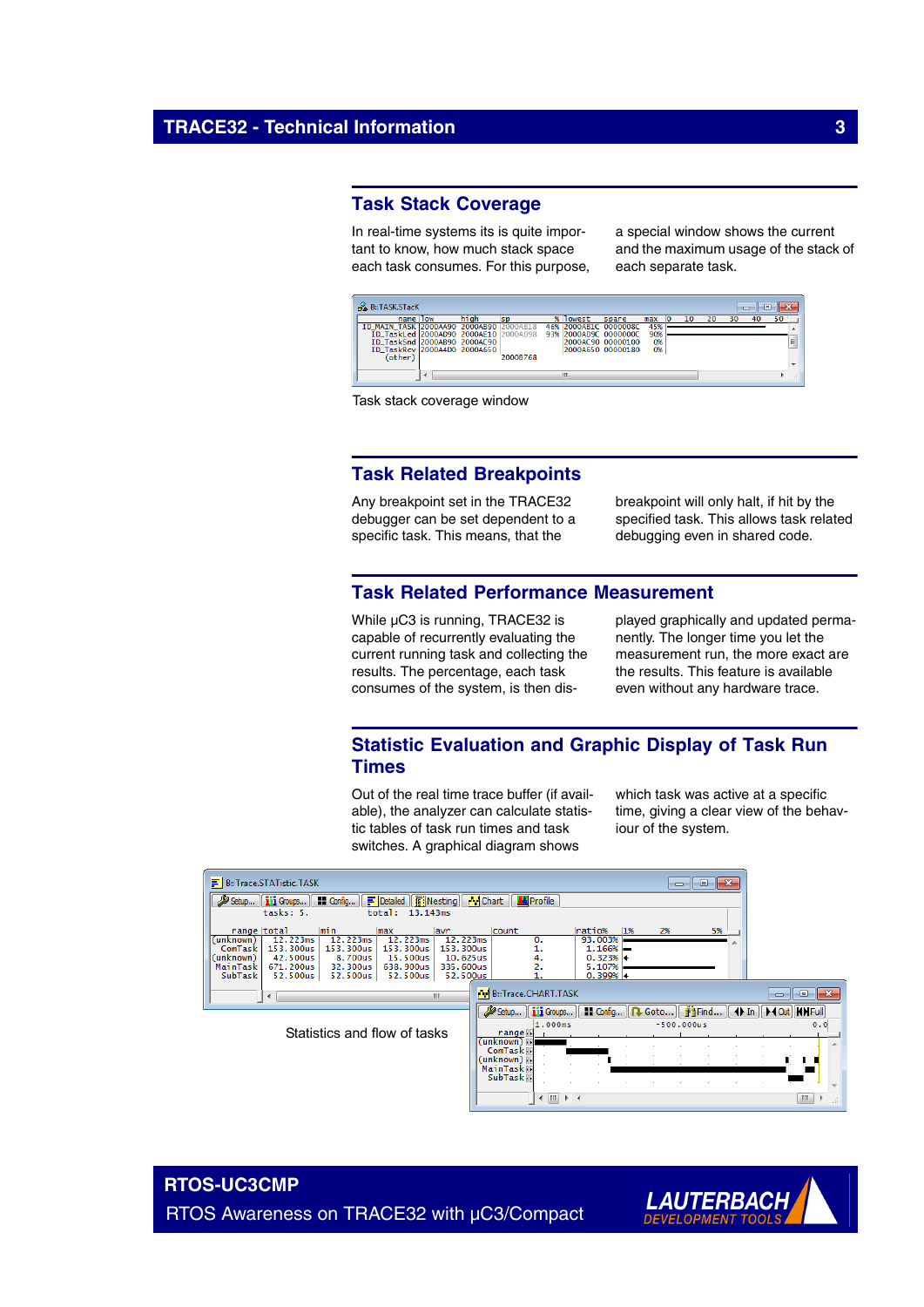## **Task Related Evaluation of Function Run Times**

The statistic and graphic evaluation of function calls and function run times (if available) can be done dependant on the actual running task. This is necessary, if different tasks call one single function at the same time, or if a task switch occurs in between the function.

|                                                                                                                                                                                        | $\mathbb{F}$ B:: Trace.STATistic.TASKTree tree task total min max count internalratio internalbar                                                                                                                                                                                                                                                                                        |                                                                                                                                                                      |                                 |                                                                                                                                                                      |                                                                                        |                                                                                                                                             |    | $\begin{array}{c c c c c c} \hline \multicolumn{3}{c }{\mathbf{C}} & \multicolumn{3}{c }{\mathbf{C}} & \multicolumn{3}{c }{\mathbf{X}} \end{array}$                                                                                                                                                                                                                                                                                    |
|----------------------------------------------------------------------------------------------------------------------------------------------------------------------------------------|------------------------------------------------------------------------------------------------------------------------------------------------------------------------------------------------------------------------------------------------------------------------------------------------------------------------------------------------------------------------------------------|----------------------------------------------------------------------------------------------------------------------------------------------------------------------|---------------------------------|----------------------------------------------------------------------------------------------------------------------------------------------------------------------|----------------------------------------------------------------------------------------|---------------------------------------------------------------------------------------------------------------------------------------------|----|----------------------------------------------------------------------------------------------------------------------------------------------------------------------------------------------------------------------------------------------------------------------------------------------------------------------------------------------------------------------------------------------------------------------------------------|
| Setup iii Goups                                                                                                                                                                        | ■ Config    <b>Q.</b> Goto    三 Detailed    <mark>厦:</mark> Nesting    도 Chart                                                                                                                                                                                                                                                                                                           |                                                                                                                                                                      |                                 |                                                                                                                                                                      |                                                                                        |                                                                                                                                             |    |                                                                                                                                                                                                                                                                                                                                                                                                                                        |
| Funcs: 28.                                                                                                                                                                             | total: $13.143ms$                                                                                                                                                                                                                                                                                                                                                                        | 3 workarounds                                                                                                                                                        |                                 |                                                                                                                                                                      |                                                                                        |                                                                                                                                             |    |                                                                                                                                                                                                                                                                                                                                                                                                                                        |
| ltree                                                                                                                                                                                  | task                                                                                                                                                                                                                                                                                                                                                                                     | total                                                                                                                                                                | min                             | max                                                                                                                                                                  | count                                                                                  | intern% 1%                                                                                                                                  | 2% | 5%                                                                                                                                                                                                                                                                                                                                                                                                                                     |
| $\boxminus$ (root)<br>$\Box\Box$ ComTask<br>$\Box$ ComTask<br>$\Box$ ini_com<br>└□ ddr mx25uartdrv<br>(root)<br>$\boxminus$ (root)<br>MainTask<br>$\boxminus$ (root)<br>SubTask<br>U ⊀ | ComTask<br>ComTask<br>ComTask<br>ComTask<br>ComTask<br>⊕_ddr_mx25uart_ini<br>ComTask<br>└□_ddr_fs_mx25epi<br>ComTask<br>_ddr_fs_mx25e<br>ComTask<br>ddr_fs_mx25e…<br>ComTask<br>(unknown)<br>MainTask<br>MainTask<br>SubTask<br><b>B:: Trace.CHART.TASKFunc</b>                                                                                                                          | 153, 300us<br>150, 300us<br>150.200us<br>144,400us<br>136, 300us<br>135.500us<br>47.300us<br>29.400us<br>2.300us<br>42.500us<br>671, 200us<br>668, 200us<br>52.500us | 47.300us<br>29.400us<br>2.300us | 153.300us<br>150, 300us<br>150, 200us<br>144,400us<br>136, 300us<br>135.500us<br>47.300us<br>29.400us<br>2.300us<br>42.500us<br>671, 200us<br>668, 200us<br>52.500us | 1. (0/1)<br>1. (0/1)<br>1. (0/1)<br>1. (0/1)<br>1. (0/1)<br>1.<br>1.<br>1.<br>1. (0/1) | 0.022%<br>$< 0.001\%$<br>0.044%<br>0.061%<br>0.006%<br>0.671%<br>0.118%<br>0.223%<br>0.017%<br>0.323%<br>$0.022%$ +<br>5.084%<br>$0.022%$ + |    | $\begin{array}{c c c c c c} \hline \multicolumn{3}{c }{-} & \multicolumn{3}{c }{-} \multicolumn{3}{c }{-} \multicolumn{3}{c }{-} \multicolumn{3}{c }{-} \multicolumn{3}{c }{-} \multicolumn{3}{c }{-} \multicolumn{3}{c }{-} \multicolumn{3}{c }{-} \multicolumn{3}{c }{-} \multicolumn{3}{c }{-} \multicolumn{3}{c }{-} \multicolumn{3}{c }{-} \multicolumn{3}{c }{-} \multicolumn{3}{c }{-} \multicolumn{3}{c }{-} \multicolumn{3}{$ |
|                                                                                                                                                                                        | Setup<br><b>i'i</b> Groups                                                                                                                                                                                                                                                                                                                                                               | <b>Examig</b>   <b>Q.</b> Goto   <b>P</b> Find   <b>Q.</b> In   <b>MO</b> ut   <b>KN</b> Full                                                                        |                                 |                                                                                                                                                                      |                                                                                        |                                                                                                                                             |    |                                                                                                                                                                                                                                                                                                                                                                                                                                        |
|                                                                                                                                                                                        | illo-440\main\ <b>ComTask</b> @ComTaskMW<br>o-440\DDR_COM\ <b>ini_com</b> @ComTaskMM<br>UART\_ddr_mx25uartdrv@ComTaskMM<br>ART\ ddr_mx25uart_ini@ComTaskMM<br>dr_fs_mx25epit_perclk@ComTaskMM<br>_ <b>ddr_fs_mx25epit_hclk</b> @ComTask丽<br>s_mx25epit_get_perdiv@ComTaskMM<br>(root)@(unknown) 丽<br>lo-440\main <b>\MainTask</b> @MainTaskMM<br>hilo-440\main\ <b>SubTask</b> @SubTaskW | s<br>range<br>(root)@ComTaskMW<br>(root)@MainTaskWW<br>(root)@SubTask阳<br>$\leftarrow$ $\left \mathbf{m}\right $                                                     | $-800.000us$<br>$+$ $+$         | $\sim$                                                                                                                                                               | $-600.000us$<br>$-400.000us$<br>$\sim$<br>$\sim$<br>$\sim$<br>$\sim$<br>$\sim$         | $-200.000u s$<br>$\sim$                                                                                                                     |    | $\mathbf{0}$ .<br>Ξ<br>$\mathbf{H}$ .                                                                                                                                                                                                                                                                                                                                                                                                  |

Function call hierarchy with statistics and flow of functions

## **PRACTICE Functions for OS Data**

The support includes extended PRAC-TICE functions for µC3 specific data, to be used in setup and test scripts. E.g. the function "TASK.CONFIG(magic)"

returns the address of the so called magic value, which corresponds to the id of the current executing task.

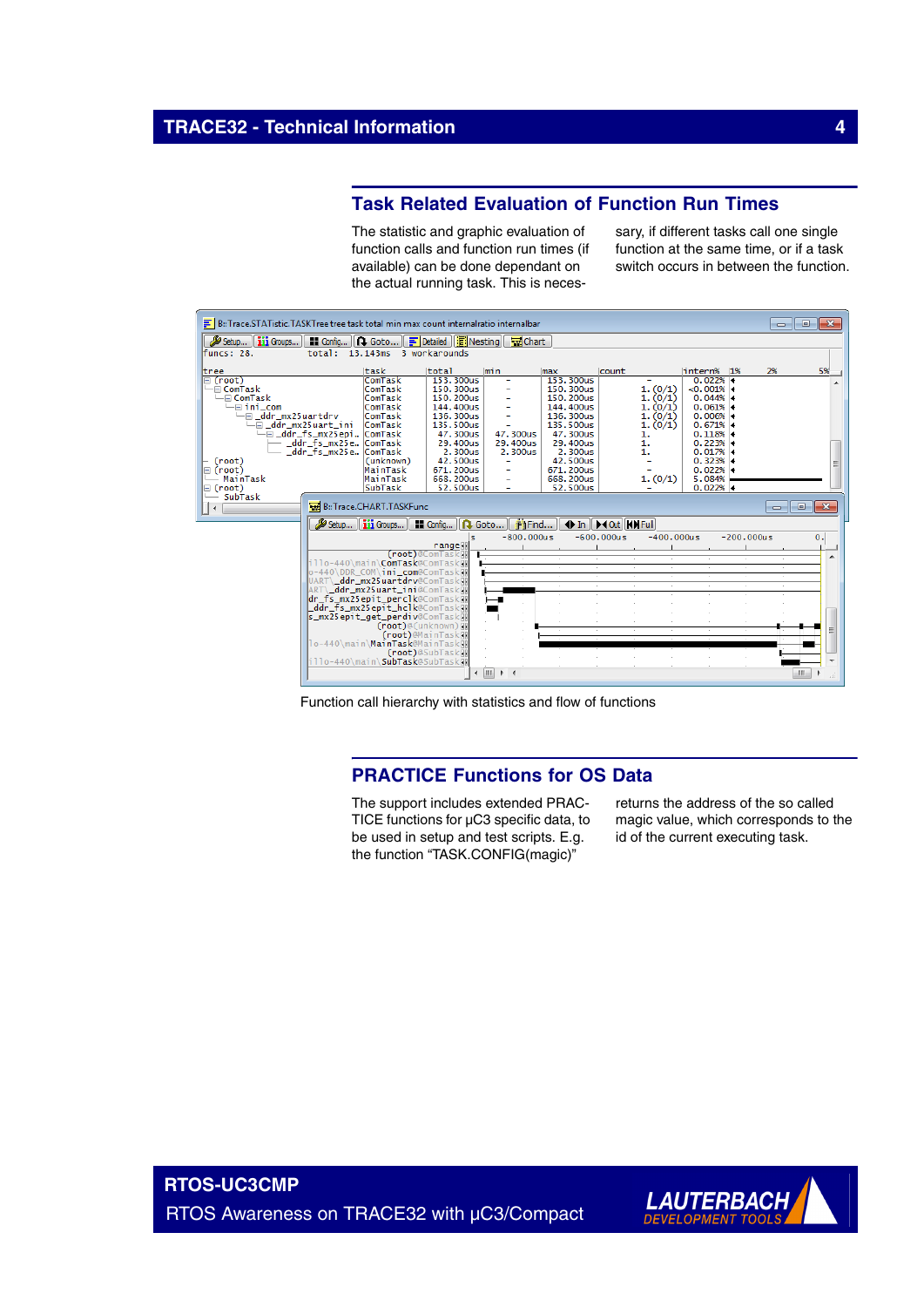## **Easy Access via µC3 Specific Menu**

Because the menu bar of the TRACE32 user interface can be fully customized, you can create a new pull down menu, including operating system specific commands. We deliver µC3 support with an example for such specific menues, which provides fast access to the µC3 awareness features.

| Simulator                                                                                                                                                                                                                                                                                                                                                                                                                                                                                                                                                                                                                                                                                                                                                                                                                                                                                                                                                                                                                                                                                          | $\parallel x$<br><u>ale</u>        |  |  |  |  |  |
|----------------------------------------------------------------------------------------------------------------------------------------------------------------------------------------------------------------------------------------------------------------------------------------------------------------------------------------------------------------------------------------------------------------------------------------------------------------------------------------------------------------------------------------------------------------------------------------------------------------------------------------------------------------------------------------------------------------------------------------------------------------------------------------------------------------------------------------------------------------------------------------------------------------------------------------------------------------------------------------------------------------------------------------------------------------------------------------------------|------------------------------------|--|--|--|--|--|
| CPU<br><b>ARM926</b><br>Run<br><b>Misc</b><br>Perf<br>File:<br>Fdit<br>View<br>Var<br><b>Break</b><br>Trace<br>Cov                                                                                                                                                                                                                                                                                                                                                                                                                                                                                                                                                                                                                                                                                                                                                                                                                                                                                                                                                                                 | uc3Std<br>Window<br>Help           |  |  |  |  |  |
| 図<br>q<br>Ķ?<br>冒<br>$^{0101}_{101}$<br>66 66 68<br><b>Display Tasks</b><br><b>W  ↑ ∿ ⊊</b><br>H.<br>ш<br>▶<br>⅏<br><b>Display Semaphores</b><br>B::TASK.TaSK<br>$\Sigma$<br>$\Box$<br>$\Box$<br><b>Display Event Flags</b><br>hid<br>state<br>prio name<br>magic<br><b>Display Data Queues</b><br>wait dly tmo:1.<br>808F1728<br>ComTask<br>6.<br>1.<br>SubTask<br>808F16B0<br>7. wait dly tmo:100.<br>2.<br><b>Display Mailboxes</b><br>808F1638<br>8. wait sem<br>3. MainTask<br><b>Display Mutexes</b><br><b>B:TASK.ISR</b><br>∢<br>$\Sigma$<br>$\qquad \qquad \Box$<br>Display Message Buffers<br>$\Box$<br>handler<br>intno<br>magic<br><b>Display Ports</b><br>808F1610<br>32.<br>80002854<br>_ddr_mx25uart_intr<br>▲<br>Display Fixed MemPools<br>808F15E0<br>28.<br>80000FCC<br>_ddr_fs_mx25epit_isr<br>Display Var MemPools<br>∢<br><b>B:TASK.MailBoX</b><br>$\ x\ $<br>o<br>$\blacksquare$<br>Display Alarm Handlers<br>hid<br>waiting<br>name<br><b>magic</b><br>Display Cyclic Handlers<br>808F17C8<br><b>Mbx</b><br>$\overline{\mathbf{8}}$ .<br>Display ISRs<br>∢<br>m.<br>Þ.<br>-A |                                    |  |  |  |  |  |
|                                                                                                                                                                                                                                                                                                                                                                                                                                                                                                                                                                                                                                                                                                                                                                                                                                                                                                                                                                                                                                                                                                    | <b>Stack Coverage</b>              |  |  |  |  |  |
| $B$ : TASK.<br><b>MailBoX</b><br><b>MuTeX</b><br>MsgBuFfer<br><b>PORt</b><br>other                                                                                                                                                                                                                                                                                                                                                                                                                                                                                                                                                                                                                                                                                                                                                                                                                                                                                                                                                                                                                 |                                    |  |  |  |  |  |
| <b>DaTaQueue</b><br><b>TaSK</b><br>SEMaphore<br><b>FLaG</b><br>(other)<br>stopped at breakpoint<br>SR:800036D8 \\Armadillo-440\Global\dispatch+0x2A8                                                                                                                                                                                                                                                                                                                                                                                                                                                                                                                                                                                                                                                                                                                                                                                                                                                                                                                                               | previous<br>UP<br><b>MIX</b><br>лi |  |  |  |  |  |

TRACE32 with µC3/Standard menu

**RTOS-UC3CMP** RTOS Awareness on TRACE32 with µC3/Compact

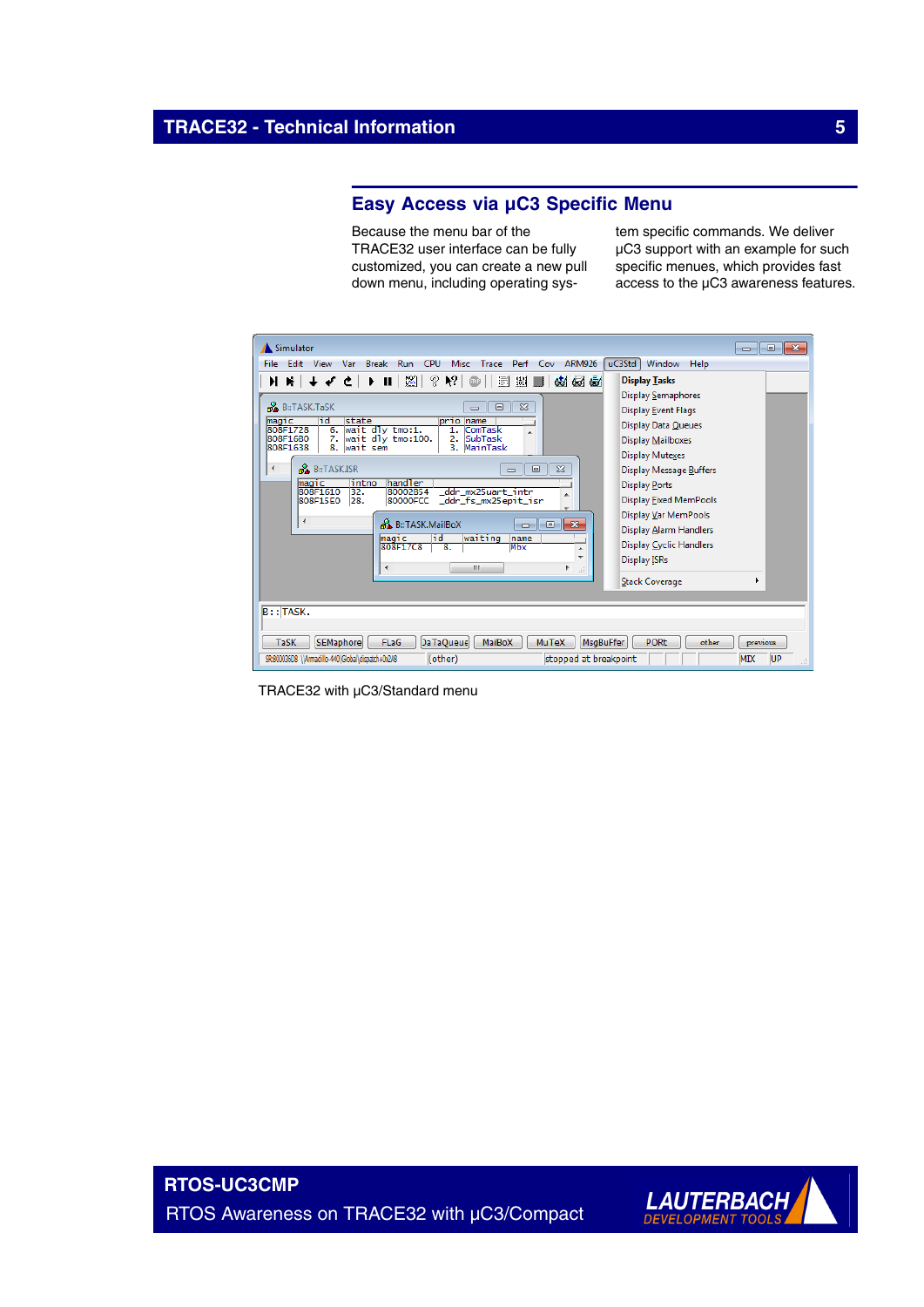## **Contact**

## **International Representative**

#### **Argentina**

Anacom Eletronica Ltda.<br>Mr. Rafael Sorice<br>Rua Nazareth, 807, Barcelona<br>BR-09551-200 São Caetano do Sul, SP<br>Phone: +55 11 3422 4242<br>FAX: +55 11 3422 4242<br>EMAIL: rsorice@anacom.com.br

#### **Australia**

Embedded Logic Solutions P/L<br>Mr. Ramzi Kattan<br>Suite 2, Level 3<br>Parramatta NSW 2150<br>Parramatta NSW 2150<br>Phone: +61 2 9687 1880<br>FMAIL: sales@emlogic.com.au

#### **Austria**

Lauterbach GmbH<br>Altlaufstr. 40<br>D-85635 Höhenkirchen-Siegertsbrunn<br>Phone: +49 8102 9876 187<br>FAX: +49 8102 9876 187<br>EMAIL: sales@lauterbach.com

#### **Belgium**

Tritec Benelux B.V. Mr. Robbert de Voogt Stationspark 550 NL-3364 DA Sliedrecht Phone: +31 184 41 41 31 FAX: +31 184 42 36 11 EMAIL: software@tritec.nl

#### **Brazil**

Anacom Eletronica Ltda.<br>Mr. Rafael Sorice<br>Rua Nazareth, 807, Barcelona<br>BR-09551-200 São Caetano do Sul, SP<br>Phone: +55 11 3422 4242<br>FAX: +55 11 3422 4242<br>EMAIL: rsorice@anacom.com.br

#### **Canada**

Lauterbach Inc. Mr. Udo Zoettler 4 Mount Royal Ave. USA-Marlborough, MA 01752 Phone: +1 508 303 6812 FAX: +1 508 303 6813 EMAIL: info\_us@lauterbach.com

#### **China Beijing**

Lauterbach Technologies Co., Ltd<br>Mr. Linglin He<br>Beijing Office<br>A3,South Lishi Road, XiCheng District<br>Beijing 100037, P.R. China<br>Phone: +86 10 68023523<br>EMAIL: linglin.he@lauterbach.com

#### **China Shenzhen**

Lauterbach Technologies Co., Ltd<br>1406/E Xihaimingzhu Building<br>No.1 Taoyuan Road, Nanshan District<br>Shenzhen 518052, P.R. China<br>Phone: +86 755 8621 0675<br>FAX: +86 755 8621 0675<br>EMAIL: emily.zhang@lauterbach.com

#### **China Suzhou**

Lauterbach Technologies Co., Ltd<br>Mr. Linglin He<br>Hengyu Square, Rm 709<br>Suzhou, 215021 P.R. of China<br>Suzhou, 215021 P.R. of China<br>Phone: +86 512 6265 8030<br>FMAIL: info\_cn@lauterbach.com

#### **Czech. Republic**

Lauterbach GmbH<br>Altlaufstr. 40<br>D-85635 Höhenkirchen-Siegertsbrunn<br>Phone: +49 8102 9876 187<br>FAX: +49 8102 9876 187<br>EMAIL: sales@lauterbach.com

#### **Denmark**

Nohau Danmark A/S<br>Mr. Flemming Jensen<br>Hørkær 26, Plan 4<br>DK-2730 Herlev<br>Phone: +45 44 52 16 50<br>FAX: +45 44 52 26 55<br>EMAIL: info@nohau.dk

#### **Egypt**

Lauterbach GmbH<br>Altlaufstr. 40<br>D-85635 Höhenkirchen-Siegertsbrunn<br>Phone: +49 8102 9876 187<br>FAX: +49 8102 9876 187<br>EMAIL: sales@lauterbach.com

#### **Finland**

Nohau Solutions Finland Mr. Martti Viljainen Tekniikantie 14 FI-02150 Espoo Phone: +358 40 546 0142 FAX: +358 9 2517 8101 EMAIL: sales@nohau.fi

#### **France**

Lauterbach S.A.R.L.<br>Mr. Jean-Pierre Paradiso<br>Europarc - Le Hameau B<br>135 Chemin Des Bassins<br>F-94035 Créteil Cedex<br>Phone: +33 1 49 56 20 30<br>EMAIL: info\_fr@lauterbach.com<br>EMAIL: info\_fr@lauterbach.com

#### **Germany**

Lauterbach GmbH<br>Sales Team Germany<br>Altlaufstr. 40<br>D-85635 Höhenkirchen-Siegertsbrunn<br>Phone: +49 8102 9876 187<br>FAX: +49 8102 9876 187<br>EMAIL: sales@lauterbach.com

#### **Greece**

Lauterbach GmbH Altlaufstr. 40 D-85635 Höhenkirchen-Siegertsbrunn Phone: +49 8102 9876 190 FAX: +49 8102 9876 187 EMAIL: sales@lauterbach.com

#### **Hungary**

Lauterbach GmbH<br>Altlaufstr. 40<br>D-85635 Höhenkirchen-Siegertsbrunn<br>Phone: +49 8102 9876 187<br>FAX: +49 8102 9876 187<br>EMAIL: sales@lauterbach.com

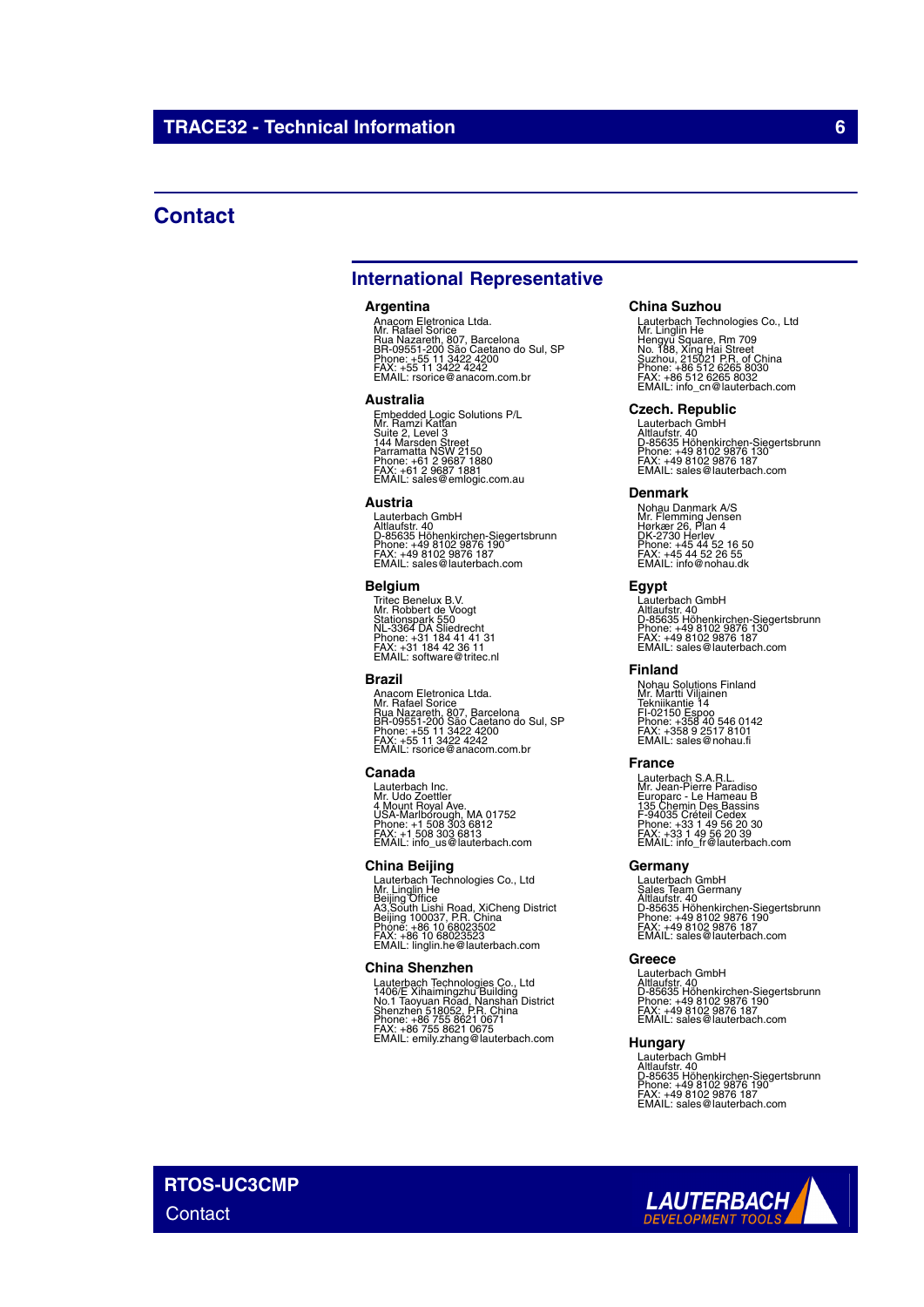#### **India-Bangalore**

Electro Systems Associates Pvt. Ltd.<br>Mr. G. V. Gurunatham<br>Malleswaram West, No.26/1, Dr. Rajkumar<br>Malleswaram West, No.26/1, Dr. Rajkumar<br>. Road India - Bangalore 560055 Phone: +91 80 67648888 FAX: +91 80 23475615 EMAIL: Trace32sales@esaindia.com

#### **India-Chennai**

Electro Systems Associates Pvt. Ltd.<br>Mr. D. Kannan<br>IV Avenue, Ashok Nagar<br>India - Chennai - 600 083 Tamilnadu<br>India - Chennai - 600 083 Tamilnadu<br>Phone: +91 044-24715750<br>EMAIL: chennai@esaindia.com

#### **India-Delhi**

Electro Systems Associates Pvt. Ltd.<br>Mr. R.K. Bhandari<br>Shivajinagar<br>Shivajinagar<br>India - Delhi - 110 092<br>Phone: +91 11-22549351<br>FMAIL: delhi@esaindia.com

#### **India-Hyderabad**

Electro Systems Associates Pvt. Ltd.<br>Mr. C.V.M. Sri Ram Murthy<br>Shop No. 14, "Global Enclave"<br>India - Hyderabad 500 072<br>India - Hyderabad 500 072<br>Phone: +91 40-23063346<br>EMAIL: hyderabad@esaindia.com

#### **India-Kolkata**

Electro Systems Associates Pvt. Ltd. Mr. Arun Roy India - Kolkata Phone: +91 98305 78843 FAX: EMAIL: kolkata@esaindia.com

#### **India-Pune**

Electro Systems Associates Pvt. Ltd.<br>Mr. R K Bhandari<br>Shrivajinagar<br>Shivajinagar<br>India - Pune - 411 016<br>Phone: +91 20 - 30462035 / 25663<br>FAX: +91 20 -25677202<br>EMAIL: pune@esaindia.com

#### **Ireland**

Lauterbach Ltd. Mr. Richard Copeman 11 Basepoint Enterprise Centre Stroudley Road Basingstoke, Hants RG24 8UP Phone: 0044-118 328 3334 FAX: EMAIL: info\_uk@lauterbach.com

#### **Israel**

ltec Ltd.<br>Mr. Mauri Gottlieb<br>P.O.Box 10002<br>IL-Tel Aviv 61100<br>Phone: +972 3 6497661<br>FMAIL: general@itec.co.il

#### **Italy**

Lauterbach Srl Mr. Maurizio Menegotto Via Enzo Ferrieri 12 I-20153 Milano Phone: +39 02 45490282 FAX: +39 02 45490428 EMAIL: info\_it@lauterbach.com

#### **Japan**

Lauterbach Japan, Ltd.<br>3-8-8 Shinyokohama<br>X-8-8 Shinyokohama<br>Yokohama-shi, Japan 222-0033<br>Yokohama-shi, Japan 222-0033<br>Phone: +81 45 477 4519<br>EMAIL: info@lauterbach.co.jp

#### **Luxembourg**

Tritec Benelux B.V. Mr. Robbert de Voogt Stationspark 550 NL-3364 DA Sliedrecht Phone: +31 184 41 41 31 FAX: +31 184 42 36 11 EMAIL: software@tritec.nl

#### **Malaysia**

Flash Technology<br>Mr. Teo Kian Hock<br>No 61, # 04-15 Kaki Bukit Av 1<br>Shun Li Industrial Park<br>SGP-Singapore 417943<br>Phone: +65 6749 6138<br>PMAIL: teokh@flashtech.com.sg<br>EMAIL: teokh@flashtech.com.sg

#### **Mexico**

Lauterbach Inc. Mr. Udo Zoettler 4 Mount Royal Ave. USA-Marlborough, MA 01752 Phone: +1 508 303 6812 FAX: +1 508 303 6813 EMAIL: info\_us@lauterbach.com

#### **Netherlands**

Tritec Benelux B.V. Mr. Robbert de Voogt Stationspark 550 NL-3364 DA Sliedrecht Phone: +31 184 41 41 31 FAX: +31 184 42 36 11 EMAIL: software@tritec.nl

#### **New Zealand**

Embedded Logic Solutions P/L<br>Mr. Ramzi Kattan<br>Suite 2, Level 3<br>Parramatta NSW 2150<br>Parramatta NSW 2150<br>Phone: +61 2 9687 1880<br>Phone: +61 2 9687 1881<br>EMAIL: sales@emlogic.com.au

#### **Norway**

Nohau Solutions AB<br>Mr. Jörgen Nilsson<br>Derbyvägen 6D<br>SE-21235 Malmoe<br>Phone: +46 40 592 2206<br>FAX: +46-40 592 229<br>EMAIL: Jorgen.nilsson@nohau.se

#### **Poland**

QUANTUM Sp. z o.o.<br>Mr. Aleksander Bil<br>ul. Jeleniogorska 6<br>54-056 Wroclaw<br>Phone: +48 71 362 6357<br>FAX: +48 71 362 6357<br>EMAIL: info@quantum.com.pl

#### **Portugal**

Captura Electronica,SCCL<br>Mr. Juan Martinez<br>c/Duero, 40<br>E-08031 Barcelona<br>Phone: +34 93 407 0778<br>FAX: +34 93 407 0778<br>EMAIL: info@captura-el.com

#### **Romania**

Lauterbach GmbH<br>Altlaufstr. 40<br>D-85635 Höhenkirchen-Siegertsbrunn<br>Phone: +49 8102 9876 187<br>FAX: +49 8102 9876 187<br>EMAIL: sales@lauterbach.com

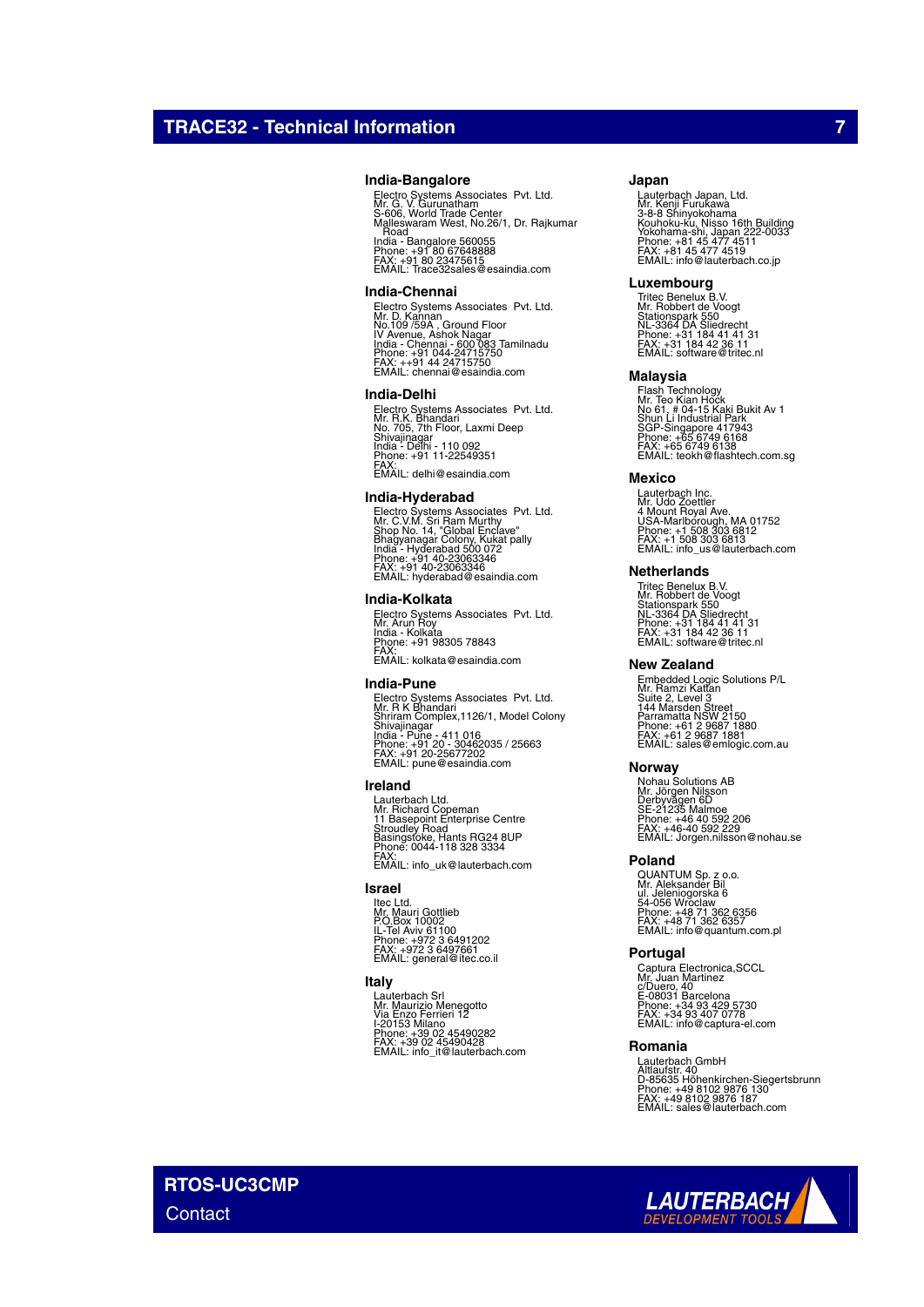## **TRACE32 - Technical Information 8**

#### **Russia**

RTSoft Mr. Alexey Isaev Nikitinskaya 3 RUS-105037 Moscow Phone: +7 495 742 6828 FAX: +7 495 742 6829 EMAIL: sales@rtsoft.msk.ru

#### **Singapore**

Flash Technology<br>Mr. Teo Kian Hock<br>No 61, # 04-15 Kaki Bukit Av 1<br>Shun Li Industrial Park<br>SGP-Singapore 417943<br>Phone: +65 6749 6138<br>FMAIL: teokh@flashtech.com.sg<br>EMAIL: teokh@flashtech.com.sg

#### **South Korea, Pangyo**

Hancom MDS Inc.<br>Mr. Dongwook Jun<br>3FL. Hancom Tower<br>Seongnam-si, Gyeonggi-do, 463-400, ROK<br>Seongnam-si, Gyeonggi-do, 463-400, ROK<br>Phone: +82-31-627-3100<br>EMAIL: trace32@hancommds.com

#### **Spain**

Captura Electronica,SCCL Mr. Juan Martinez c/Duero, 40 E-08031 Barcelona Phone: +34 93 429 5730 FAX: +34 93 407 0778 EMAIL: info@captura-el.com

#### **Sweden**

Nohau Solutions AB<br>Mr. Jörgen Nilsson<br>Derbyvägen 6D<br>SE-21235 Malmoe<br>Phone: +46 40 592 2206<br>FAX: +46 40 592 229<br>EMAIL: Jorgen.nilsson@nohau.se

#### **Switzerland**

JDT Jberg DatenTechnik Mr. Andreas Jberg Zimmereistrasse 2 CH-5734 Reinach AG Phone: +41 62 7710 886 FAX: EMAIL: Andreas.Jberg@jdt.ch

#### **Taiwan**

Superlink Technology Corp.<br>Mr. Sulin Huang<br>3F-8,No.77,Sec.1,Xintaiwu Rd.,Xizhi District,<br>New Taipei City 22101, Taiwan, R.O.C.<br>Phone: +886 2 26983535<br>FAX: +886 2 26983535<br>EMAIL: info.stc@superlink.com.tw

#### **Tunisia**

Lauterbach Consulting S.A.R.L.<br>Mr. Khaled Jmal<br>Route El Ain Km 3.5<br>TN-3062 Sfax<br>Phone: +216-31361061<br>FMX: -216-74611723<br>EMAIL: info\_tn@lauterbach.com

#### **Turkey-1**

Tektronik Muh. ve Tic. A.S.<br>Mr. Hakan Yavuz<br>Bilkent<br>CyberPlaza B-Blok, 702B<br>06800 Ankara<br>Phone: +90 312 437 3000<br>Phone: +90 312 437 1616<br>EMAIL: info@tektronik.com.tr

#### **Turkey-2**

G3TEK Embedded Technologies Ltd. Mr. Celal Aygun Ilkyerlesim Mah. 445. Sok. No: 48 06370 Batikent/Ankara Phone: +90 312 3324769 FAX: +90 312 3324769 EMAIL: info@g3tek.com

#### **UK**

Lauterbach GmbH Mr. Richard Copeman Altlaufstr. 40 D-85635 Höhenkirchen-Siegertsbrunn Phone: +49 8102 9876 190 FAX: +49 8102 9876 187 EMAIL: sales@lauterbach.com

#### **USA East**

Lauterbach Inc. Mr. Udo Zoettler 4 Mount Royal Ave. USA-Marlborough, MA 01752 Phone: +1 508 303 6812 FAX: +1 508 303 6813 EMAIL: info\_us@lauterbach.com

#### **USA West**

Lauterbach Inc.<br>Mr. Bob Kupyn<br>1111 Main Street, Suite 620<br>USA-Vancouver, WA. 98660<br>Phone: +1 503 524 2222<br>FAX: +1 503 524 2223<br>EMAIL: bob.kupyn@lauterbach.com

**RTOS-UC3CMP Contact**